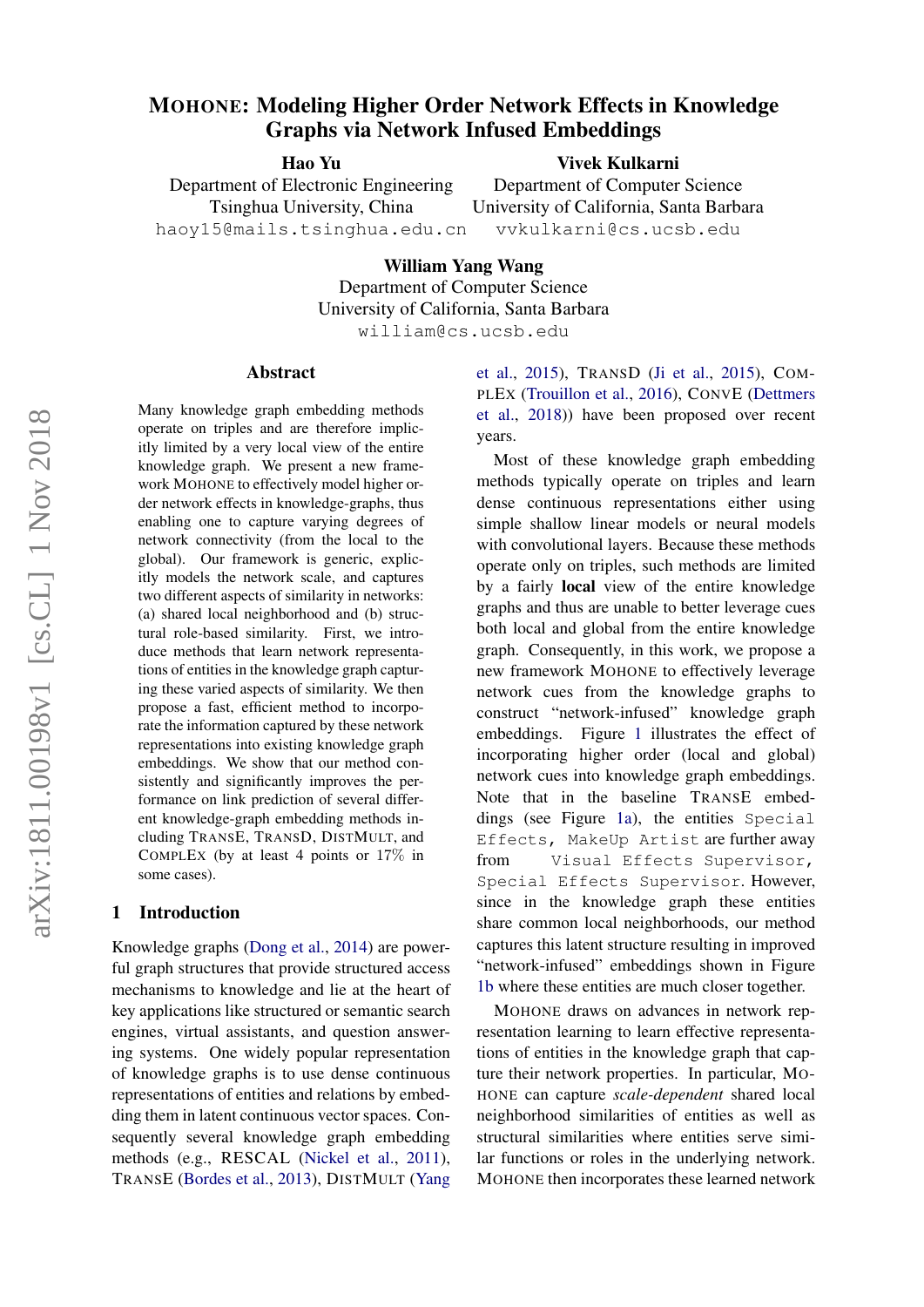representations of entities into existing knowledge graph embedding models using a fast, efficient iterative updating mechanism. Since our framework is agnostic of the specific knowledge graph embedding method, it can be applied to improve the performance of many existing knowledge graph embedding methods.

In a nut-shell our contributions are:

- 1. We propose a new framework MOHONE, that effectively incorporates network cues spanning the entire knowledge graphs to learn richer knowledge graph embeddings.
- 2. Within this framework, we propose a unified learning approach to learning network embeddings that explicitly model the network at a particular scale. In particular, we propose methods to capture two distinct aspects of network similarity: local shared neighborhood and structural role similarity at multiple scales.
- 3. We propose a fast, efficient iterative update mechanism to incorporate cues captured by our learned network embeddings into existing knowledge graph embedding methods and thus significantly improving their performance sometimes yielding a relative improvement as large as 17%.

# 2 Related Work

Knowledge Graph Embeddings There has been a long line of work in knowledge graph embeddings, an excellent survey of which is given by [\(Wang et al.,](#page-9-7) [2017\)](#page-9-7). RESCAL [\(Nickel et al.,](#page-9-1) [2011\)](#page-9-1) proposed a matrix factorization based approach using a bi-linear scoring function. This line of work was followed up by [\(Bordes et al.,](#page-9-2) [2013\)](#page-9-2) who introduced TRANSE, the first of many translational models to be proposed. TRANSE tries to relate the head and tail entity embeddings by modeling the relation as a translational vector. Building on this line of work, a series of models have been proposed [\(Wang et al.,](#page-9-8) [2014;](#page-9-8) [Lin et al.,](#page-9-9) [2015;](#page-9-9) [Ji et al.,](#page-9-4) [2015;](#page-9-4) [Yang et al.,](#page-9-3) [2015;](#page-9-3) [Trouillon et al.,](#page-9-5) [2016\)](#page-9-5), each of which introduces more refined constraints. More recently proposed models like MANIFOLDE [\(Xiao et al.,](#page-9-10) [2016\)](#page-9-10) attempt to model knowledge graph embeddings as a manifold while HOLE [\(Nickel et al.,](#page-9-1) [2011\)](#page-9-1) attempts to model circular correlation between entities and draws inspiration from associative memories. Recently models based on convolutional neural networks have been proposed like [\(Dettmers et al.,](#page-9-6) [2018\)](#page-9-6) which utilized 2D convolutions on input triples using convolutional networks to learn knowledge graph embeddings. However, all of these methods operate only on triples and do not attempt to model the network itself beyond the triple level. Two notable exceptions are the works of [\(Guo et al.,](#page-9-11) [2015;](#page-9-11) [Palumbo et al.,](#page-9-12) [2018\)](#page-9-12). First, Guo et al. [\(2015\)](#page-9-11) uses Laplacian graph regularizers to encode ontological category constraints while Palumbo et al. [\(2018\)](#page-9-12) use NODE2VEC for item recommendation in knowledge graphs. Our work differs from all of these works. First, we depart from the usual paradigm of focusing only on triples in knowledge graph, but learn network representations that encode *higher order* network connectivity patterns accounting for network scale. Second, in contrast to [\(Guo et al.,](#page-9-11) [2015\)](#page-9-11), we do not require entities to be mapped to specific discrete categories. Finally, differing from [\(Palumbo et al.,](#page-9-12) [2018\)](#page-9-12), we propose methods to model both shared neighborhood similarity and structural similarity of entities in knowledge graphs in a unified framework. Furthermore, our proposed method is agnostic of specific knowledge graph embedding methods and thus can be easily incorporated in existing models to improve the performances of these models.

Network Embeddings Recently there has been a surge of work in learning dense representations or embeddings of nodes in a social network to capture similarity of nodes. While classical dimensionality reduction techniques like Laplacian Eigenmaps [\(Belkin and Niyogi,](#page-8-0) [2002\)](#page-8-0) have been used to embed nodes of a network, recent approaches inspired from word embedding models like Skipgram have been shown to be very effective. Such models are based on random walks and attempt to model the probability of node cooccurrences in truncated random walks. Popular models like DEEPWALK [\(Perozzi et al.,](#page-9-13) [2014\)](#page-9-13) and NODE2VEC [\(Grover and Leskovec,](#page-9-14) [2016\)](#page-9-14) belong to this class of models. Recently Donnat et al[.2018](#page-9-15) propose a method based on diffusion wavelets to learn structurally similar node embeddings. Neural models to learn network embeddings have also been developed in recent years [\(Zhu et al.,](#page-10-0) [2018;](#page-10-0) [Tu et al.,](#page-9-16) [2018;](#page-9-16) [Gao et al.,](#page-9-17) [2018\)](#page-9-17). Finally, we refer to an excellent survey on network representation learning by [\(Hamilton et al.,](#page-9-18) [2017\)](#page-9-18).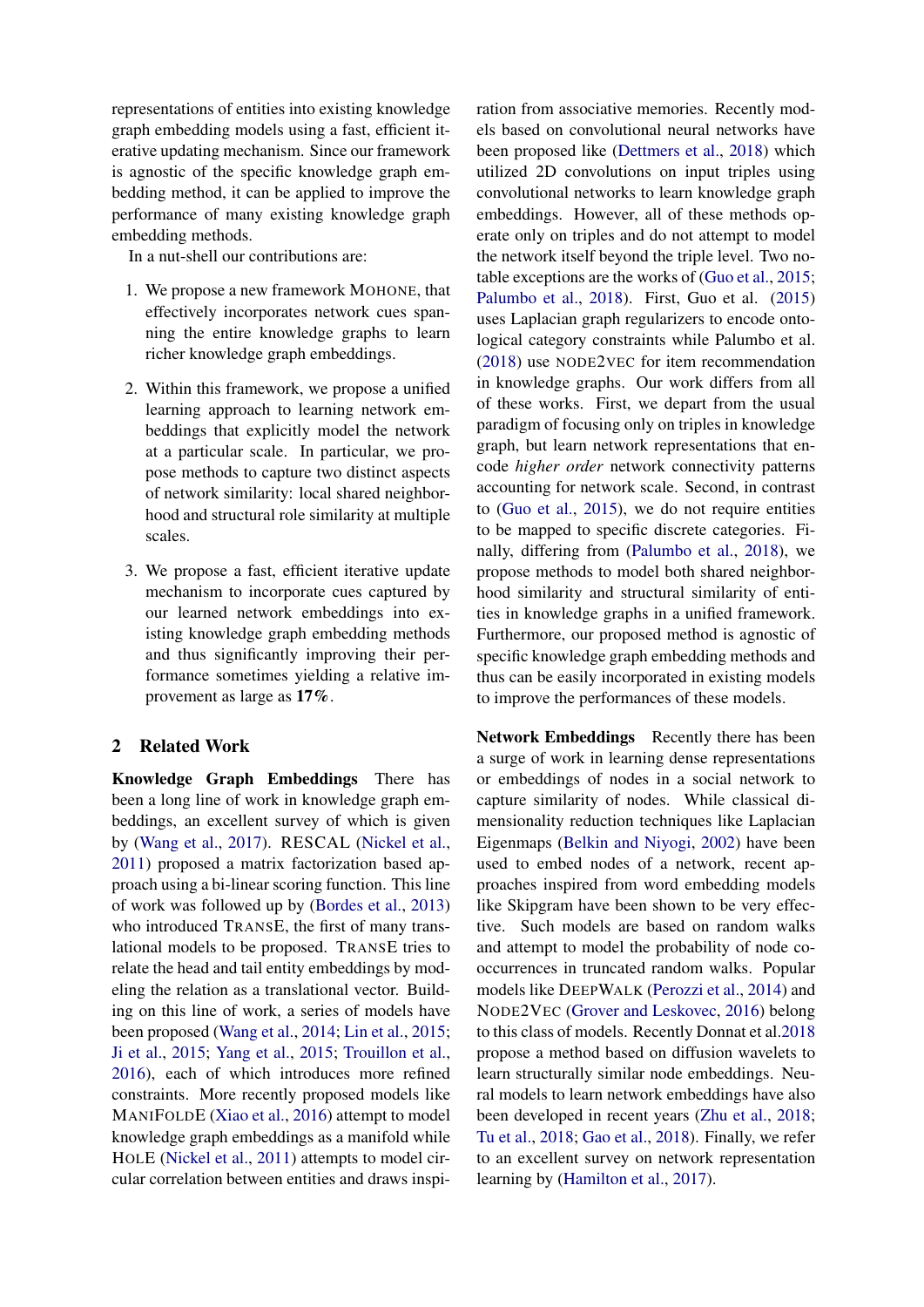<span id="page-2-0"></span>

Figure 1: Note the effect of including higher order (local and global) network cues into Knowledge Graph embeddings. In the baseline TRANSE embeddings (Figure [1a\)](#page-2-0), the entities Special Effects, MakeUp Artist are further away from Visual Effects Supervisor, Special Effects Supervisor. However, since in the knowledge graph these entities share local neighborhoods, MOHONE captures this latent structure resulting in improved embeddings (Figure [1b\)](#page-2-0) where these entities are closer (best viewed in color).

While our work undoubtedly builds on the principles of these models, we further propose methods to explicitly model "scale-specific" network connectivity patterns for both aspects of network similarity (shared neighborhood and structural) in a unified framework based on heat kernels to learn "network-infused" knowledge graph embeddings.

#### 3 Models and Methods

#### 3.1 Problem Formulation

Given a knowledge graph defined by  $G = (E, R)$ where  $E$  denotes the set of entities and  $R$  denotes the set of relations among those entities, we seek to learn d-dimensional embeddings of the entities and relations which are compatible with observed facts and are useful for Knowledge graph prediction tasks like link prediction and triple classification. While previous methods [\(Bordes](#page-9-2) [et al.,](#page-9-2) [2013;](#page-9-2) [Wang et al.,](#page-9-8) [2014;](#page-9-8) [Ji et al.,](#page-9-4) [2015;](#page-9-4) [Lin et al.,](#page-9-9) [2015;](#page-9-9) [Trouillon et al.,](#page-9-5) [2016\)](#page-9-5) to embed Knowledge Graphs typically model explicit relations between entities by triples of the form  $(s, t, r)$  essentially capturing first order network effects, our method MOHONE recognizes and additionally models higher order network effects to learn Knowledge Graph embeddings that are infused with higher order network information.

#### 3.2 Overview of MOHONE

MOHONE consists of two main components:

1. Learning Higher Order Network Embeddings We model higher order network effects in the given knowledge graph by learning a dense representation of each entity based on the underlying network structure. Specifically, we learn a mapping function  $\mathbf{F} : E \mapsto$  $\mathcal{R}^d$ . Additionally, we observe that a node u

may be similar to a node  $v$  in two different aspects:

- Shared Neighborhood: Here, the nodes  $u$  and  $v$  that share a common local neighborhood (and thus have common neighbors) have similar embeddings (as shown in Fig[.2a\)](#page-2-1).
- Similar Structural Roles: Here, nodes  $u$  and  $v$  which have similar structural roles have similar embeddings (as shown in Fig[.2b\)](#page-2-1).

<span id="page-2-1"></span>

(a) Shared Local Neighborhood (b) Structural Roles

Figure 2: A schematic network illustrating the two distinct aspects of node similarity in networks. According to the notion of shared local neighborhood similarity, nodes which share common neighbors are considered similar. In Figure [2a](#page-2-1) nodes in the set  $\{7, 8, 9\}$  are similar to each other and nodes in the set  $\{0, 1, 2\}$  are similar but nodes belonging to the first group are not similar to nodes in the second group because they are in two different parts of the network and share no local neighbors. On the other hand, according to structural similarity nodes  $\{0, 1, 2, 7, 8, 9\}$  are all similar as they have similar structural roles in the network.

Figure [2](#page-2-1) illustrates these differences on a toy network. Consequently, we propose methods to model both aspects and learn network embeddings that encode higher order network structure and similarity.

2. Infusing Knowledge Graph Embeddings with Higher Order Network Embeddings: Having learned network embeddings from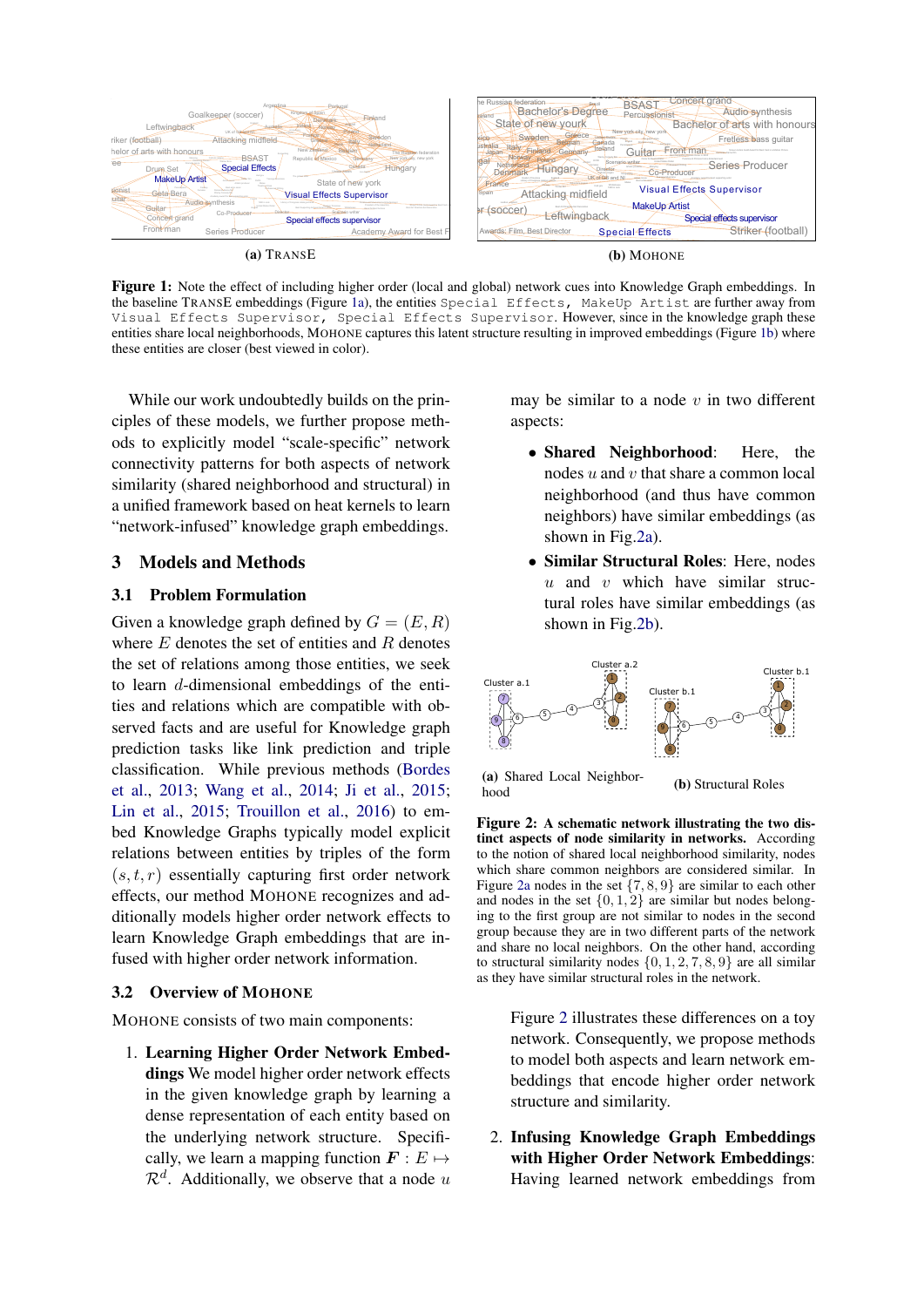the previous step, we now propose a simple, fast method that can incorporate the network information encoded in these embeddings into any existing knowledge graph embedding to yield "network-infused" knowledge graph embeddings. We first introduce a similarity metric over the learned network embeddings which enables us to quantify the similarity of any two nodes. We then learn a new set of embeddings that seeks to preserve the similarity encoded by the base knowledge graph embeddings while also respecting constraints imposed by network embeddings. In particular, we formulate these constraints as a convex optimization problem which yields an efficient iterative update algorithm.

We now discuss each of the above components in detail.

# 3.3 Learning Higher Order Network Embeddings

Here, we describe in detail our methods for learning higher order network embeddings. As noted in the overview of MOHONE, we model two distinct aspects of network similarity: (a) Shared Neighborhood Similarity and (b) Structural Role Similarity. When modeling both of these aspects, we explicitly model the network at a particular resolution or order (determined by a hyperparameter) which enables us to encode network similarity patterns based on the full spectrum: from fine-grained local connectivity patterns to coarse global connectivity patterns. We treated the knowledge graph as a plain undirected graph when learning the network embedding. We make a simplifying assumption that modeling the aggregate is still useful in capturing network properties and useful for KG prediction tasks (and leave the more refined case to future work).

We achieve this multi-resolution modeling by noting connections between *diffusion heat matrices over graphs* and *random walks over graphs*. Based on these connections, we further cast the problem of modeling both aspects of network similarity within a unified framework. We now describe our unified framework followed by relevant background on diffusion heat kernels. We then discuss at length our proposed methods to model shared neighborhood similarity and structural role similarity within this unified framework.

Framework for learning network embeddings Our framework for learning network embeddings is grounded on maximizing the log likelihood of observing the set of nodes  $\mathcal{N}(u)$ , given the node u. Furthermore, each node  $v \in \mathcal{N}(u)$  can be associated with a weight indicating a notion of some association between  $u$  and  $v$ . As we will see later, different definitions of  $\mathcal{N}(u)$  can be used to capture different aspects of network similarity. We now parametrize the model as follows:

- 1. Let  $F$  be an embedding matrix of size  $(|E|, d)$  where  $\mathbf{F}(u)$  represents the embedding of node  $u$ ,  $|E|$  is the total number of entities, and d the embedding dimension.
- 2. We then maximize the following likelihood function  $\max_{\mathbf{F}} \sum_{u} \log \Pr(\mathcal{N}(u)|u)$ . We also make the simplifying assumption by assuming that the likelihood of observing a node  $v \in \mathcal{N}(u)$  is conditionally independent of any other node in the neighborhood given u. That is:

$$
\log \Pr(\mathcal{N}(u)|u) = \sum_{v \in \mathcal{N}(u)} \log \Pr(v|u).
$$
\n(1)

3. We then model  $Pr(v|u) = \frac{e^{F(u).F(v)}}{\sum_{v} e^{F(u).F(v)}}$  $\frac{e^{-u(x),T(v)}}{\sum_{v} e^{F(u),F(v)}}$ Having fully specified the  $log$  likelihood function, we can now optimize it using stochastic gradient ascent and train the model in an online fashion by sampling node pairs  $(u, v \in \mathcal{N}(u))$  where  $v \neq u$  is sampled according to it's weight (which can be uniform by default).

Finally, in order to learn network embeddings within this framework, we only need to specify  $\mathcal{N}(u)$  and the corresponding weights associated with each node in  $\mathcal{N}(u)$ .

Diffusion Heat Matrices on Graphs Let A be the adjacency matrix of a graph, and  **is the** corresponding degree matrix. The normalized graph Laplacian matrix is defined as  $L = I D^{-\frac{1}{2}}AD^{-\frac{1}{2}}$ . Consider the eigen decomposition of  $\mathbf{L} = \mathbf{U}\mathbf{\Lambda}\mathbf{U}^{\mathbf{T}}$ .  $\mathbf{\Lambda} = \text{Diag}(\lambda_1, \lambda_2, \dots, \lambda_N)$  is the diagonal matrix of the eigenvalues in ascending order and U are the corresponding eigen vectors arranged in columns. Define  $g_s = e^{-\lambda s}$  as a heat kernel with scale s. The heat diffusion pattern matrix is defined as:

$$
\mathbf{\Psi} = \mathbf{U} \text{Diag}(g_s(\lambda_1), \dots, g_s(\lambda_N)) \mathbf{U}^{\mathbf{T}} \quad (2)
$$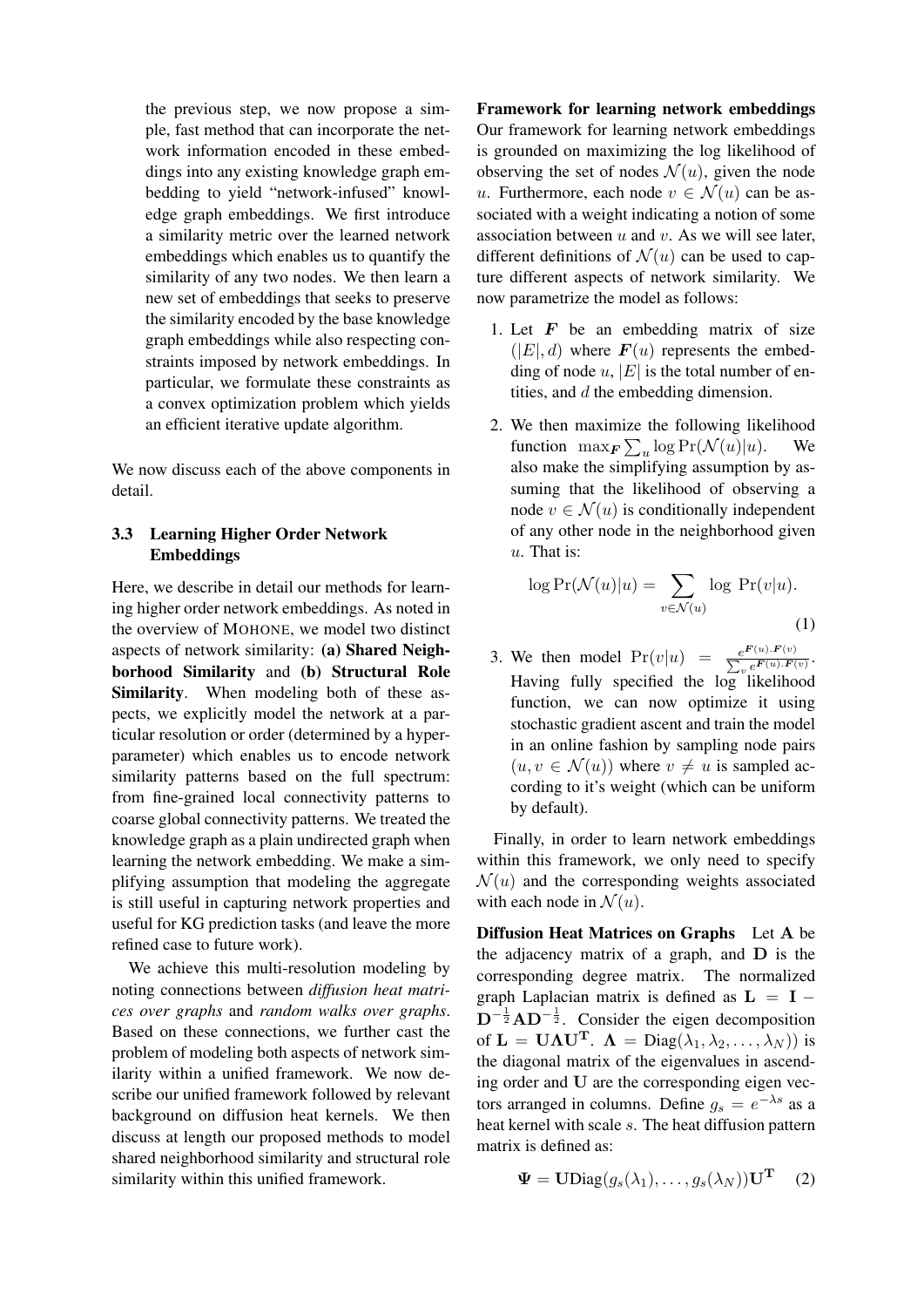We note the following properties of  $\Psi$ :

- 1. The scale s controls the degree to which local connectivity patterns are captured. Small values of s tend to capture more local connectivity patterns while larger values of s capture more global patterns. In particular, when s tends to 0, then  $\Psi = I - Ls$  suggesting it depends only on the local connectivity structure or the topology of the graph. In contrast, when s is large,  $\Psi = e^{-s\lambda_{min}} \mathbf{U_{min}} \mathbf{U_{min}^T}$ , where  $\lambda_{min}$  is the smallest non-zero eigenvalue and  $U_{\text{min}}$  is the corresponding eigenvector.
- 2. Each column  $\Psi_a$  can be interpreted as a distribution of heat over all the nodes of the graph. In particular it can be interpreted as the amount of heat at each node after time  $t = s$ , assuming a unit heat source placed at node a.

Thus the diffusion matrix  $\Psi$  models network connectivity patterns at a specific resolution with the additional property that it is column stochastic. We now discuss how we use  $\Psi$  to learn network embeddings according to our framework.

### 3.3.1 Modeling Shared Neighborhood: MOHONE-SHNB

To capture the aspect of shared neighborhood similarity, we learn network embeddings using the unified framework described. Recall that we only need to specify  $\mathcal{N}(u)$  and the weight associated with each node in  $\mathcal{N}(u)$ . In particular, we set  $\mathcal{N}(u)$  to be the set of all nodes. The weight associated with a node  $v \in \mathcal{N}(u)$  is given by  $\Psi_u(v)$ . Note that since  $\Psi$  is a column stochastic matrix,  $\Psi_u$  defines a probability distribution over the node set of the network and thus defines the weights associated for each node in  $\mathcal{N}(u)$ . We will denote embeddings learned using this specification as MOHONE -SHNB.

*Connections to Random Walk based Network Embedding models* Recall that popular network embedding models like Node2Vec [\(Grover and](#page-9-14) [Leskovec,](#page-9-14) [2016\)](#page-9-14) or DeepWalk [\(Perozzi et al.,](#page-9-13) [2014\)](#page-9-13) use truncated random walks to capture node co-occurrences. At their heart, both of these methods model pair-wise node co-occurrences exactly as described in our framework. In fact, as noted by [\(Hamilton et al.,](#page-9-18) [2017\)](#page-9-18), they can essentially be viewed as implicitly sampling node pairs from a

<span id="page-4-0"></span>

(a) Empirical Distribution of heat values for each node. based on Structural similarity.

**Figure 3:** Distribution of values for  $\Psi$ <sub>*v*</sub> visualized as a heat map for each node in the bar-bell graph shown in Figure [3b.](#page-4-0) Note that nodes with similar heat patterns automatically reveal 3 clusters of structurally similar nodes (Best viewed in color).

truncated random walk transition matrix. In particular, given node  $u$  the node  $v$  is implicitly sampled from a distribution  $\pi_u$  where  $\pi_u(v)$  specifies the probability of visiting  $v$  on a length-T random walk starting at  $u$ .

Our proposed model which in-turn samples from  $\Psi$  can be similarly interpreted in terms of random walks. Specifically,  $\Psi_u(v)$  can be interpreted as the probability of a *lazy random walk*[1](#page-4-1) starting at node  $u$  and ending at node  $v$  where a parameter  $\beta$  which specifies the probability of just staying at the current node is a function of s, the scale parameter of the heat kernel. In other words, our method can be viewed as a generalization of NODE2VEC which can explicitly model network orders or scales (as determined by the heat kernel) and can be viewed as implicitly using lazy random walks.

### 3.3.2 Modeling Structural Roles: MOHONE-STRUCT

In the previous section, we outlined how we used the diffusion pattern matrix  $\Psi$  within our unified framework to learn network embeddings that captured local neighborhood similarity. In this section, we now turn our attention to modeling the second aspect of network similarity namely structural role similarity. In particular, we would like two nodes  $u$  and  $v$  to have similar embeddings if they have similar structural roles in the network. To achieve this, we rely on the following key observation about the columns of  $\Psi$  as noted by [\(Donnat et al.,](#page-9-15) [2018\)](#page-9-15): *When two nodes (u, v) are structurally similar, the distributions of heat kernel values in*  $\Psi_u$  *and*  $\Psi_v$  *are similar* (see Figure [3](#page-4-0)) for an illustration.)

<span id="page-4-1"></span><sup>&</sup>lt;sup>1</sup>Recall that a lazy random walk is similar to a random walk but has a probability of  $\beta$  of staying at the current node.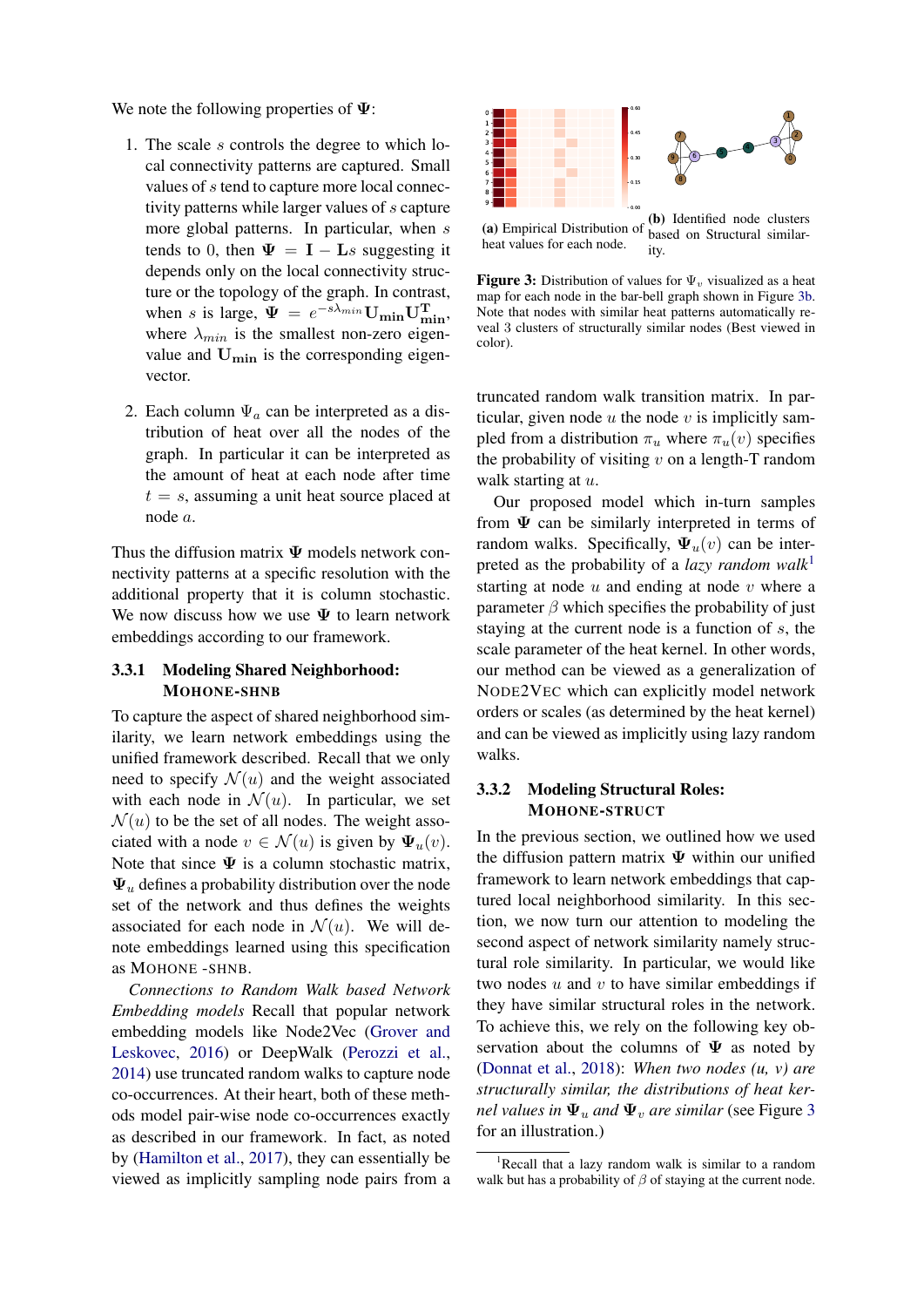| Method          | <b>Node Pairs Sampling Distribution</b> | <b>Random Walk View</b>              | <b>Explicitly model network order</b> |
|-----------------|-----------------------------------------|--------------------------------------|---------------------------------------|
| <b>DEEPWALK</b> | .trw<br>$\pi_u^-$                       | <b>Truncated Random Walks</b>        | No                                    |
| NODE2VEC        | $\pi_u^{btrw}$                          | <b>Biased Truncated Random Walks</b> | No                                    |
| MOHONE-SHNB     | $\mathbf{\Psi}_u$                       | Lazy Random Walks                    | Yes (Heat Kernel scale: $s$ )         |
| MOHONE-STRUCT   | –                                       | –                                    | Yes (Heat Kernel scale: $s$ )         |

Table 1: A quick summary of how popular network embedding approaches like DEEPWALK [\(Perozzi et al.,](#page-9-13) [2014\)](#page-9-13) and NODE2VEC [\(Grover and Leskovec,](#page-9-14) [2016\)](#page-9-14) as well as MOHONE-SHNB can all be placed within our unified framework. Given a node u, DEEPWALK implicitly samples the node v from a length-T truncated random walk transition matrix denoted by  $\pi_u^{true}$ which specifies the probability of visiting  $v$  on a length-T random walk starting at  $u$ . NODE2VEC is similar to DEEPWALK but uses a transition matrix resulting from biased random walks denoted by  $\pi_u^{btrw}$ . MOHONE-SHNB, our method can be viewed as a generalization of NODE2VEC which can explicitly model network orders or scales (as determined by the heat kernel) and can be viewed as implicitly using lazy random walks.

This immediately enables us to model structural similarity in our framework as follows:

- 1. Define  $D(u, v)$  to be the Jensen-Shannon divergence between the distributions of values in  $\Psi_u$  and  $\Psi_v$ .
- 2. For a given node u, define  $\mathcal{N}(u)$  as the set of all nodes.
- 3. The weight associated with node  $v \in \mathcal{N}(u)$ is given by standardizing  $D(u, v)$  across all nodes in  $\mathcal{N}(u)$ .

Intuitively, since  $\mathcal{N}(u)$  approximates nodes which are structurally similar to  $u$ , our unified embedding framework will seek to learn similar embeddings for u and  $v \in \mathcal{N}(u)$ . Furthermore, since the heat kernel captures connectivity patterns at scale s in  $\Psi$ , our learned embeddings in turn explicitly model connectivity at that scale (or order).

### 3.4 Infusing Knowledge Graph Embeddings with Higher Order Network Embeddings

Having learned higher order network embeddings for all entities in the knowledge graph, we now describe the second main component of MOHONE – infusing knowledge graph embeddings with the learned network embeddings F.

Specifically, let  $K = (Q, W)$  denote a set of Knowledge graph embeddings learned by any Knowledge Graph Embedding method (like TransE, TransD, RESCAL etc.) where  $\hat{Q}$  denotes the set of entity embeddings and  $\hat{W}$  denotes the set of relation embeddings.

We seek to learn a new knowledge graph embedding  $K = (Q, W)$  which also encodes the structure encoded by the learned network embeddings  $F$ . We operationalize this by mathematically modeling the following constraints:

1. Prior Constraint: Seek to preserve similarity of new entity embeddings Q with the given entity embeddings  $\dot{Q}$ . We model this constraint by seeking to learn  $\mathbf{Q} = (\mathbf{q_1}, \mathbf{q_2}...\mathbf{q_{|E|}})$  such that its columns are close in Euclidean distance to their counterparts in  $Q$ .

2. Network Constraint: Incorporate the structure encoded by network embeddings  $F$  into the new entity embeddings Q. To do this, we seek to learn Q such that the embedding for node  $i$  namely  $q_i$  is also close in Euclidean distance to the nodes in the set  $\Omega_i$ , the set of nearest neighbors of  $i$  in the network embedding space  $\boldsymbol{F}$ .

Formally, the above constraints can be encoded in the following minimization problem over the parameters defined by Q:

$$
\Theta(\mathbf{Q}) = \sum_{i=1}^{|E|} \left[ \alpha_i ||\mathbf{q_i} - \hat{\mathbf{q_i}}||^2 + \sum_{(i,j) \in \Omega_i} \beta_{ij} ||\mathbf{q_i} - \mathbf{q_j}||^2 \right]
$$
(3)

, where the set of hyper-parameters  $\alpha$  and  $\beta$  controls the relative strengths of these constraints.

The above optimization problem can be interpreted as a Markov random field [\(Kindermann and](#page-9-19) [Snell,](#page-9-19) [1980\)](#page-9-19), where nodes  $\hat{q}_i$  are observed while nodes  $q_i$  are to be estimated. Moreover, the above optimization problem is convex in Q and therefore can be solved very efficiently using iterative updates [\(Faruqui et al.,](#page-9-20) [2015;](#page-9-20) [Bengio et al.,](#page-8-1) [2006;](#page-8-1) [Subramanya et al.,](#page-9-21) [2010;](#page-9-21) [Das and Petrov,](#page-9-22) [2011;](#page-9-22) [Das and Smith,](#page-9-23) [2011\)](#page-9-23). In particular, the iterative update algorithm involves the following:

- Initialize  $Q$  with  $\hat{Q}$  and apply the following online iterative updates.
- Update the parameter  $q_i$  using the following equation:

$$
\mathbf{q_i} = \frac{\sum_{j:(i,j)\in\Omega_i} \beta_{ij}\mathbf{q_j} + \alpha_i\hat{\mathbf{q_i}}}{\sum_{j:(i,j)\in\Omega_i Z} \beta_{ij} + \alpha_i}
$$
(4)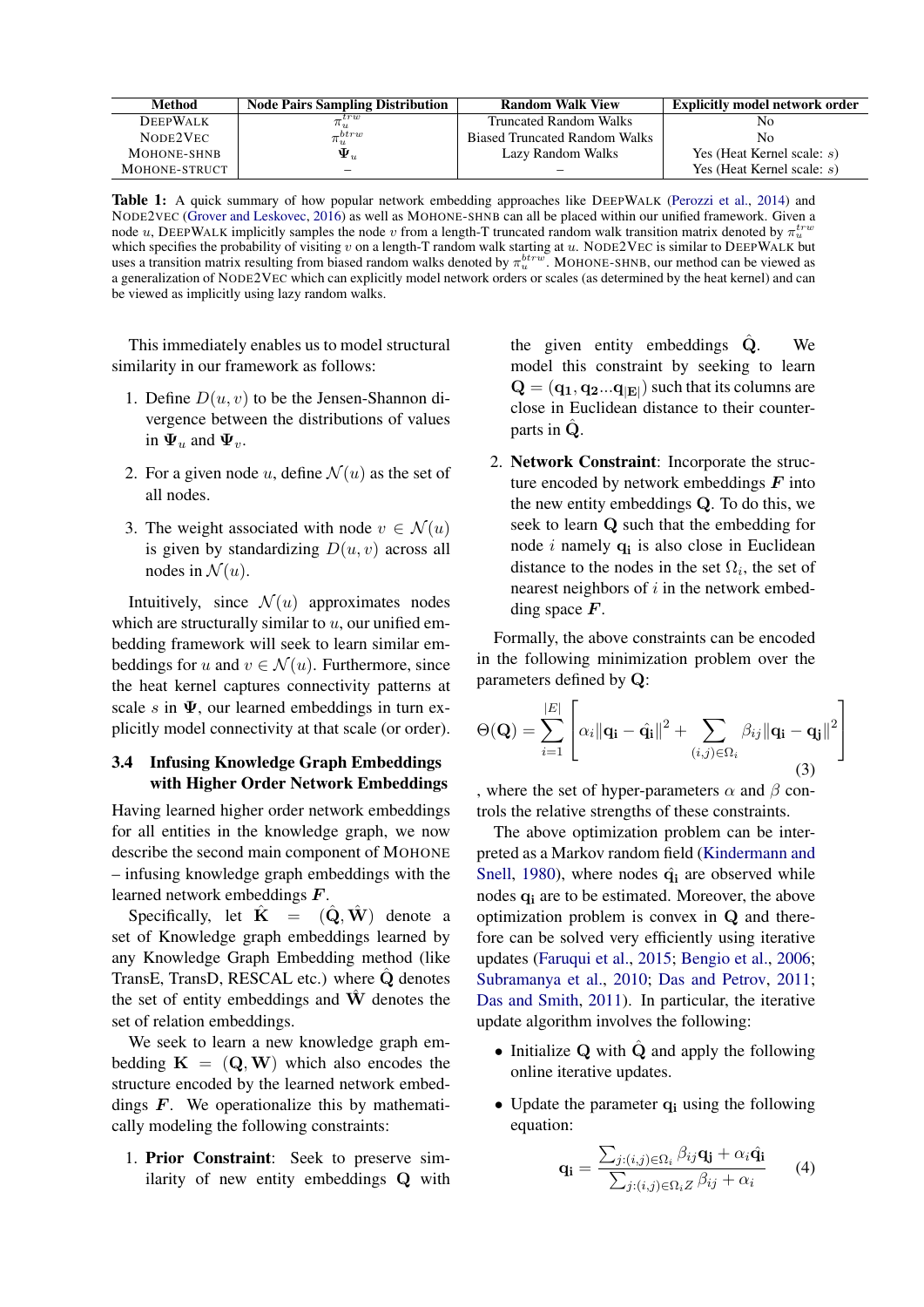The update for parameter  $q_i$  is derived by computing the derivative of the objective  $\Theta(\mathbf{Q})$  with respect to  $\mathbf{q}_i$  and equating it to 0.

The above iterative updates solution generally converges after 10 iterations, and is fast in practice. Furthermore, the updating process is model agnostic, and thus can be applied to arbitrary knowledge graph embedding methods.

Finally, having learned network infused entity embeddings Q, we can easily learn the corresponding relation embeddings W by simply initializing the chosen knowledge graph embedding method (which was used to derive  $\hat{\mathbf{K}} = (\hat{\mathbf{Q}}, \hat{\mathbf{W}})$ ) with the newly learned network infused entity embeddings Q and learning the relation embeddings as dictated by the method.

Scalability and Complexity of MOHONE MO-HONE easily scales to large data-sets. Computing  $\Psi$  requires computing powers of the Laplacian. Each power can be computed in  $\mathcal{O}(|\mathcal{E}|)$  time (linear in the number of edges: $|\mathcal{E}|$ ). Specifically,  $\Psi$  can be computed using an approximation relying on K-degree Chebychev polynomials [\(Don](#page-9-15)[nat et al.,](#page-9-15) [2018\)](#page-9-15) requiring  $\mathcal{O}(K|\mathcal{E}|)$  time. Moreover, the rest of the training procedure has the same computational efficiency as the highly scalable NODE2VEC which is amenable to easy parallelization and online training. Finally, the iterative update mechanisms to learn "infused" knowledge graph embeddings is very fast (involving only simple additive and multiplicative updates) and converges in only 10 iterations.

#### 4 Experiments

Here we evaluate our proposed methods on the task of link prediction. We emphasize that our method is agnostic of the actual knowledge graph embedding method used. To illustrate this, we consider a battery of well-established baselines and evaluate the improvement derived on applying our method on top of each baseline considered.

In particular, we evaluate all methods on two standard data-sets: FB15K237 [\(Toutanova and](#page-9-24) [Chen,](#page-9-24) [2015\)](#page-9-24) and WN18RR [\(Dettmers et al.,](#page-9-6)  $2018)^2$  $2018)^2$  $2018)^2$  which are used extensively to evaluate link

prediction in Knowledge graphs<sup>[3](#page-6-1)</sup>.

As baselines, we consider several state-ofthe-art knowledge graph embedding methods. These methods can be roughly categorized into two groups [\(Wang et al.,](#page-9-7) [2017\)](#page-9-7): translational distance models (which adopt a distancebased scoring function) and semantic matching models (which adopt a similarity-based scoring function). The translational distance models include TRANSE [\(Bordes et al.,](#page-9-2) [2013\)](#page-9-2), TRANSH [\(Wang et al.,](#page-9-8) [2014\)](#page-9-8), TRANSR [\(Lin](#page-9-9) [et al.,](#page-9-9) [2015\)](#page-9-9), TRANSD [\(Ji et al.,](#page-9-4) [2015\)](#page-9-4) while the semantic matching models we consider are RESCAL [\(Nickel et al.,](#page-9-1) [2011\)](#page-9-1), DISTMULT [\(Yang](#page-9-3) [et al.,](#page-9-3) [2015\)](#page-9-3), COMPLEX [\(Trouillon et al.,](#page-9-5) [2016\)](#page-9-5), ANALOGY [\(Liu et al.,](#page-9-25) [2017\)](#page-9-25).

In-line with prior work [\(Bordes et al.,](#page-9-2) [2013\)](#page-9-2), we report the standard evaluation metrics: the average of the reciprocal rank of all correct entities (Mean Reciprocal Rank), the proportion of correct entities ranked in top10 (Hits $@10$ ) in the filtered and type-constrained setting exactly as described by [\(Bordes et al.,](#page-9-2) [2013;](#page-9-2) [Toutanova and Chen,](#page-9-24) [2015\)](#page-9-24) [4](#page-6-2) .

### 4.1 Experimental Settings

We trained all baseline models and obtained baseline knowledge graph embeddings using OPEN $KE^5$  $KE^5$ . The batch-size was set to 100 with early-stopping while all other hyper-parameters such as the learning rate, or the optimization algorithm (SGD, Adam, AdaGrad) were selected using a grid-search on the validation set. To obtain MO-HONE-SHNB embeddings and MOHONE-STRUCT, we set the scale parameter  $s = 5$ , the embedding dimension  $d = 100$  and train until convergence after training for a minimum of 10 epochs.

#### 4.2 Results and Analysis

Table [2](#page-7-0) shows the improvement in terms of Mean Reciprocal Rank (see Table [2a\)](#page-7-0) and Hits@10 (see Table [2b\)](#page-7-0) achieved by several models when they incorporate our method MOHONE. Examining these tables, we make the following observations and conclusions.

• Overall MOHONE improves existing baseline models: First, note that incorporating

<span id="page-6-0"></span><sup>&</sup>lt;sup>2</sup>Since we obtain similar observations on both datasets we report performance in WN18RR in the supplementary material.

<span id="page-6-1"></span><sup>&</sup>lt;sup>3</sup>Since these datasets are standard, we refer the reader to prior works like [\(Toutanova and Chen,](#page-9-24) [2015\)](#page-9-24), and [\(Dettmers](#page-9-6) [et al.,](#page-9-6) [2018\)](#page-9-6) for statistics regarding the datasets.

<span id="page-6-2"></span><sup>4</sup>We use the freely available OpenKE code to compute this.

<span id="page-6-3"></span><sup>5</sup>The code is available here: http://openke.thunlp.org/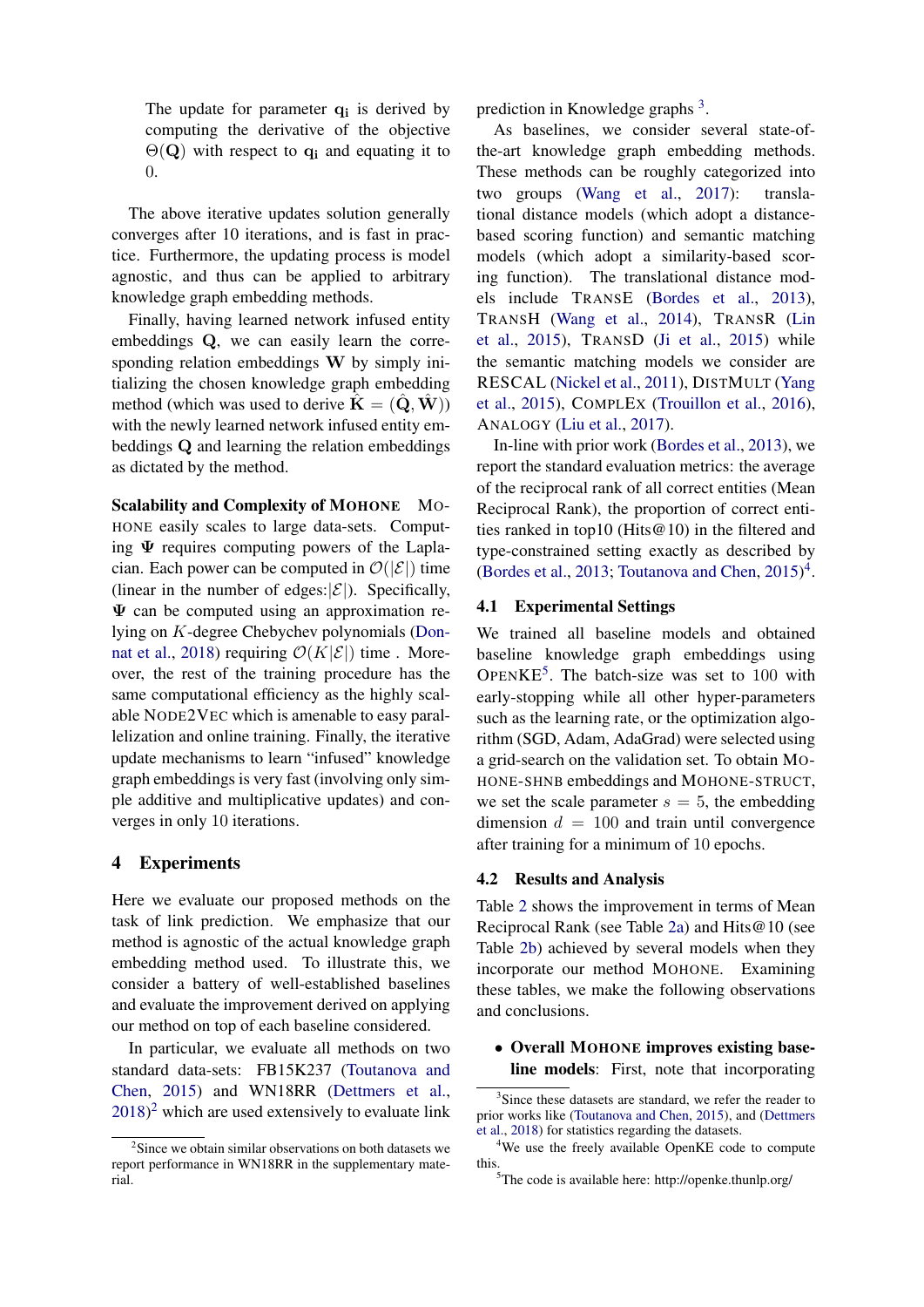<span id="page-7-0"></span>

| <b>MRR</b>                            | <b>BASELINE</b> | <b>BASELINE+MOHONE</b> |                | <b>INCREASE (ABSOLUTE)</b> |               | <b>INCREASE (RELATIVE)</b> |               |
|---------------------------------------|-----------------|------------------------|----------------|----------------------------|---------------|----------------------------|---------------|
|                                       |                 | <b>SHMB</b>            | <b>STRUCT</b>  | <b>SHMB</b>                | <b>STRUCT</b> | <b>SHMB</b>                | <b>STRUCT</b> |
| TRANSE                                | 29.6            | $31.5*$                | $30.3*$        | $+1.9$                     | $+0.7$        | $+6.4\%$                   | $+2.3\%$      |
| TRANSH                                | 24.2            | $28.5*$                | 24.4           | $+4.3$                     | $+0.2$        | $+17.8\%$                  | $+0.8\%$      |
| TRANSR                                | 28.0            | $28.7*$                | 27.4           | $+0.7$                     | $-0.6$        | $+2.5\%$                   | $-2.1\%$      |
| TRANSD                                | 25.1            | $29.0*$                | 25.5           | $+3.9$                     | $+0.4$        | $+15.5\%$                  | $+1.6\%$      |
| <b>RESCAL</b>                         | 26.8            | $29.2^{\star}$         | $27.9*$        | $+2.4$                     | $+1.1$        | $+9.0\%$                   | $+4.1\%$      |
| <b>DISTMULT</b>                       | 26.1            | $28.5*$                | 26.4           | $+2.4$                     | $+0.3$        | $+9.2\%$                   | $+1.1\%$      |
| <b>COMPLEX</b>                        | 26.1            | $30.0*$                | $28.4^{\star}$ | $+3.9$                     | $+2.3$        | $+14.9\%$                  | $+8.8\%$      |
| ANALOGY                               | 26.6            | $29.2^{\star}$         | $27.8*$        | $+2.6$                     | $+1.2$        | $+9.8\%$                   | $+4.5\%$      |
| (a) Mean Reciprocal Rank on FB15K-237 |                 |                        |                |                            |               |                            |               |
| HITS@10                               | <b>BASELINE</b> | <b>BASELINE+MOHONE</b> |                | <b>INCREASE (ABSOLUTE)</b> |               | <b>INCREASE (RELATIVE)</b> |               |
|                                       |                 | <b>SHMB</b>            | <b>STRUCT</b>  | <b>SHMB</b>                | <b>STRUCT</b> | <b>SHMB</b>                | <b>STRUCT</b> |
| TRANSE                                | 47.3            | $49.4^{\star}$         | $48.0*$        | $+2.1$                     | $+0.7$        | $+4.4\%$                   | $+1.5\%$      |
| TRANSH                                | 41.7            | $46.4*$                | 41.3           | $+4.7$                     | $-0.4$        | $+11.2%$                   | $-1.0\%$      |
| TRANSR                                | 45.2            | $45.5*$                | 44.2           | $+0.3$                     | $-1.0$        | $+0.7\%$                   | $-2.2\%$      |
| TRANSD                                | 43.0            | $46.8*$                | 42.3           | $+3.8$                     | $-0.7$        | $+8.8\%$                   | $-1.6\%$      |
| <b>RESCAL</b>                         | 43.7            | $46.5*$                | $45.2*$        | $+2.8$                     | $+1.5$        | $+6.4\%$                   | $+3.4\%$      |
| <b>DISTMULT</b>                       | 44.9            | 45.0                   | 44.5           | $+0.1$                     | $-0.4$        | $+0.2\%$                   | $-0.9\%$      |
| <b>COMPLEX</b>                        | 45.4            | $46.7*$                | 44.9           | $+1.3$                     | $-0.5$        | $+2.8\%$                   | $-1.1\%$      |
| ANALOGY                               | 45.5            | $45.9*$                | 44.7           | $+0.4$                     | $-0.8$        | $+0.9\%$                   | $-1.8\%$      |

(b) Hits@10 Performance on FB15K-237

<span id="page-7-1"></span>Table 2: Performance improvements of link prediction on several Knowledge Graph embedding baselines when MOHONE is incorporated.  $\star$  indicates improvement over baseline is statistically significant at 0.05 level.

| <b>MODEL</b>    | <b>BASELINE</b> | $+$ NODE $2$ VEC | $+M$ OHONE-SHNB | <b>IMPROVEMENT</b><br><b>MOHONE VS NODE2VEC</b> |                 |
|-----------------|-----------------|------------------|-----------------|-------------------------------------------------|-----------------|
|                 |                 |                  |                 | <b>ABSOLUTE</b>                                 | <b>RELATIVE</b> |
| TRANSE          | 29.6            | 31.5             | 31.5            | $+0$                                            | $+0\%$          |
| TRANSH          | 24.2            | 26.9             | $28.5*$         | $+1.6$                                          | $+5.94\%$       |
| TRANSR          | 28.0            | 28.4             | 28.7            | $+0.3$                                          | $+1.06\%$       |
| TRANSD          | 25.1            | 27.8             | $29.0*$         | $+1.2$                                          | $+4.32\%$       |
| <b>RESCAL</b>   | 26.8            | 28.9             | $29.2*$         | $+0.3$                                          | $+1.04\%$       |
| <b>DISTMULT</b> | 26.1            | 27.2             | $28.5*$         | $+1.3$                                          | $+4.78%$        |
| <b>COMPLEX</b>  | 26.1            | 27.9             | $30.0^{\star}$  | $+2.1$                                          | $+7.53\%$       |
| ANALOGY         | 26.6            | 27.6             | $29.2*$         | $+1.6$                                          | $+5.80\%$       |

Table 3: Our network embedding method which explicitly incorporates scale generally outperforms Node2Vec (yielding an average improvement of 3.8% over all models).  $\star$  indicates improvement is statistically significant at 0.05 level.

MOHONE generally significantly improves the performance of many baseline models including TRANSD, TRANSE, RESCAL, COMPLEX, ANALOGY. Overall, we note an average improvement across all models of 2.76 points or by 10.63% in terms of MRR (see Table [2a\)](#page-7-0). For example, incorporating our method improves the MRR of TransH by 4.3 points (by 17.8%), TransD by 3.9 points (by  $15.5\%$ ). We also note that the size of the improvement varies for different baseline models with a number of models like TRANSE, TRANSH, TRANSD, RESCAL, DISTMULT, COMPLEX, ANALOGY showing improvements greater than 6% in terms of MRR. Furthermore, by examining Table [2b,](#page-7-0) we note that incorporating MOHONE not only improves the overall ranking (in terms of MRR) of existing models, but also improves

the hit rate (hits  $@10$ ) as well. Overall across all baseline models, we note an average relative improvement of 5.7% on Hits@10. Altogether, these observations suggest that MO-HONE which incorporates higher order network information across the entire network can significantly improve existing baseline models.

• Shared neighborhood network similarity is better than structural similarity: *For link prediction, which aspect of network similarity is superior: Shared Neighborhood based similarity or Structural Role based similarity?* By examining Table [2a](#page-7-0) to compare which aspect of network similarity yields a better improvement, we see that shared neighborhood similarity MOHONE-SHNB is unanimously superior to structural role based similarity MOHONE-STRUCT on the task of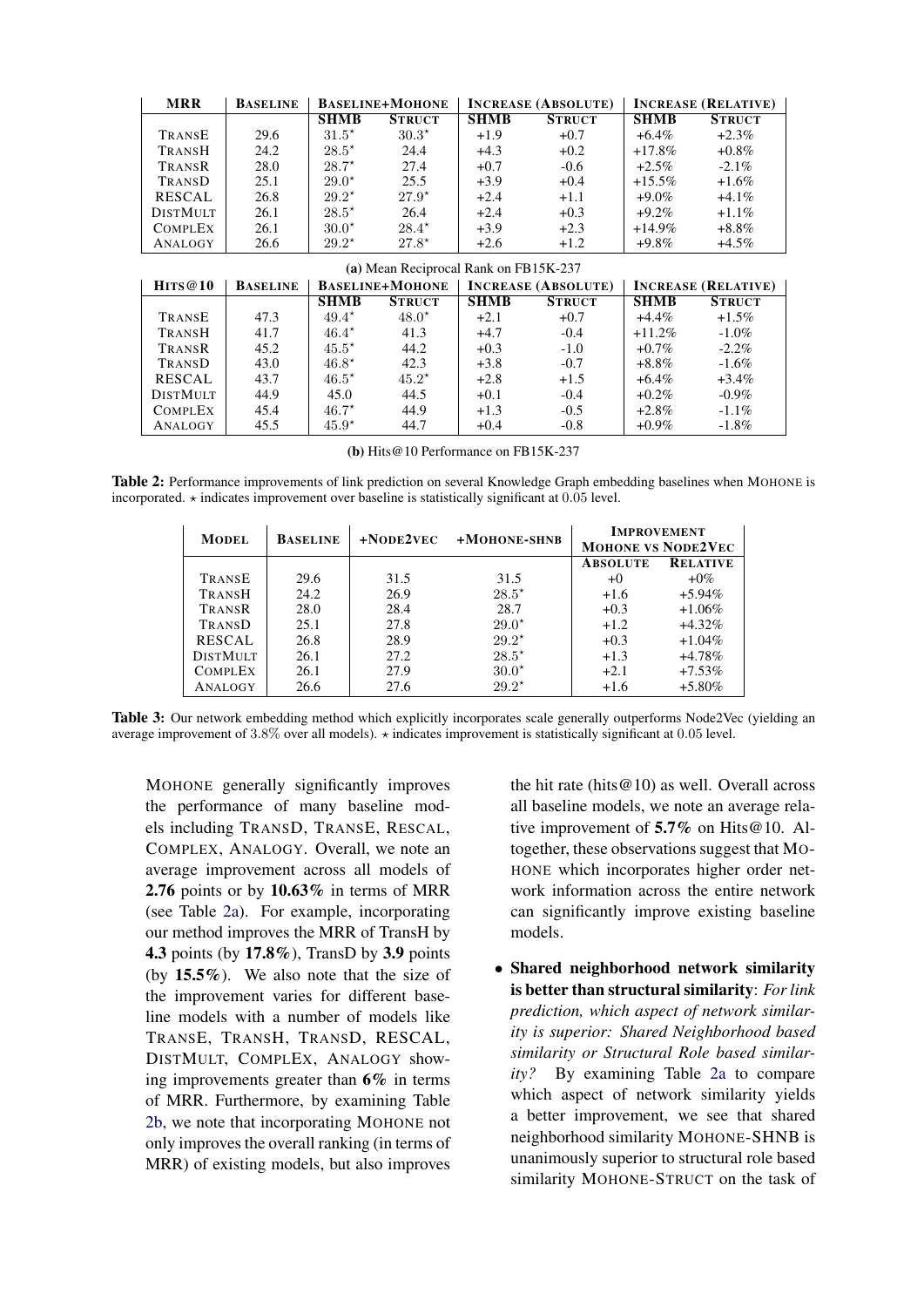link prediction. Note that the improvement yielded by MOHONE-STRUCT is generally quite small when compared to MOHONE-SHNB even though there are exceptions like COMPLEX where incorporating structural similarity yields very good improvements. This suggests that in the case of link prediction, a broader view of the shared neighborhood is generally more informative than structural roles of nodes.

• It is better to explicitly incorporate the scale when modeling shared neighborhood similarity In contrast to existing network representation methods like DEEPWALK or NODE2VEC [\(Grover and Leskovec,](#page-9-14) [2016\)](#page-9-14), MOHONE explicitly incorporates a scale parameter "s" that influences the degree of network connectivity modeled. Small values of "s" help capture local fine-grained connectivity patterns determined by graph topology whereas large values emphasize more global connectivity patterns.

Here, we gauge the importance of explicitly modeling scale by comparing MOHONE-SHNB to NODE2VEC – a very strong method to learn network embeddings that does not explicitly model the scale. We repeat all our experiments by replacing network embeddings learned using MOHONE-SHNB with network embeddings learned using NODE2VEC.

Table [3](#page-7-1) shows the results of this experiment. We note right away, that MOHONE network embeddings consistently perform at least as well as NODE2VEC network embeddings and even significantly out-perform NODE2VEC. On an average, across all baseline KG models, MOHONE network embeddings yield a relative improvement of 3.8% over NODE2VEC network embeddings, suggesting the importance of explicitly modeling scale and varying degrees of network connectivity.

# 5 Conclusion

We proposed MOHONE, a new framework that incorporates higher order network effect information into existing knowledge graph embedding methods. In particular, we present methods to incorporate different aspects of network similarity

including local neighborhood based node similarity and structural role based similarity by learning network representations of entities that capture varying patterns of network connectivity in the Knowledge Graph all within a unified learning framework. We then develop a fast, efficient iterative update method to incorporate these representations into existing knowledge graph embedding models and demonstrate that our method significantly improves the performance of these models on knowledge graph prediction tasks like link prediction sometimes by at least 17%. MOHONE is very efficient and scalable, given that computing the heat kernel is linear in the number of edges and learning the network embeddings is amenable to efficient parallelization and online-training. Our analysis also reveals that for the predictive task of link prediction, modeling shared local neighborhood similarity is more informative than modeling structural role based similarity empirically validating the differing aspects of network similarity captured.

Our work also suggests a few directions for future research. First, while both structural and share neighborhood similarity empirically yield improvements, how can one explain what finegrained node measures correlate with such improvements? How do the characteristics of the network (measured in terms of clustering coefficients, modularity) correlate with performance on predictive tasks? A second direction is to investigate a scalable joint training approach to infuse network cues into training procedures for existing knowledge graph embedding methods. Finally, another direction would be to precisely analyze the trade-offs of modeling the different aspects of network similarity on other predictive tasks associated with knowledge graphs. Altogether, our proposed framework effectively leverages network cues from the entire knowledge graph to significantly improve the performance of several models on predictive tasks on knowledge graphs.

# **References**

- <span id="page-8-0"></span>Mikhail Belkin and Partha Niyogi. 2002. Laplacian eigenmaps and spectral techniques for embedding and clustering. In *NIPS*.
- <span id="page-8-1"></span>Yoshua Bengio, Olivier Delalleau, and Nicolas Le Roux. 2006. 11 label propagation and quadratic criterion. *Semi-supervised Learning*.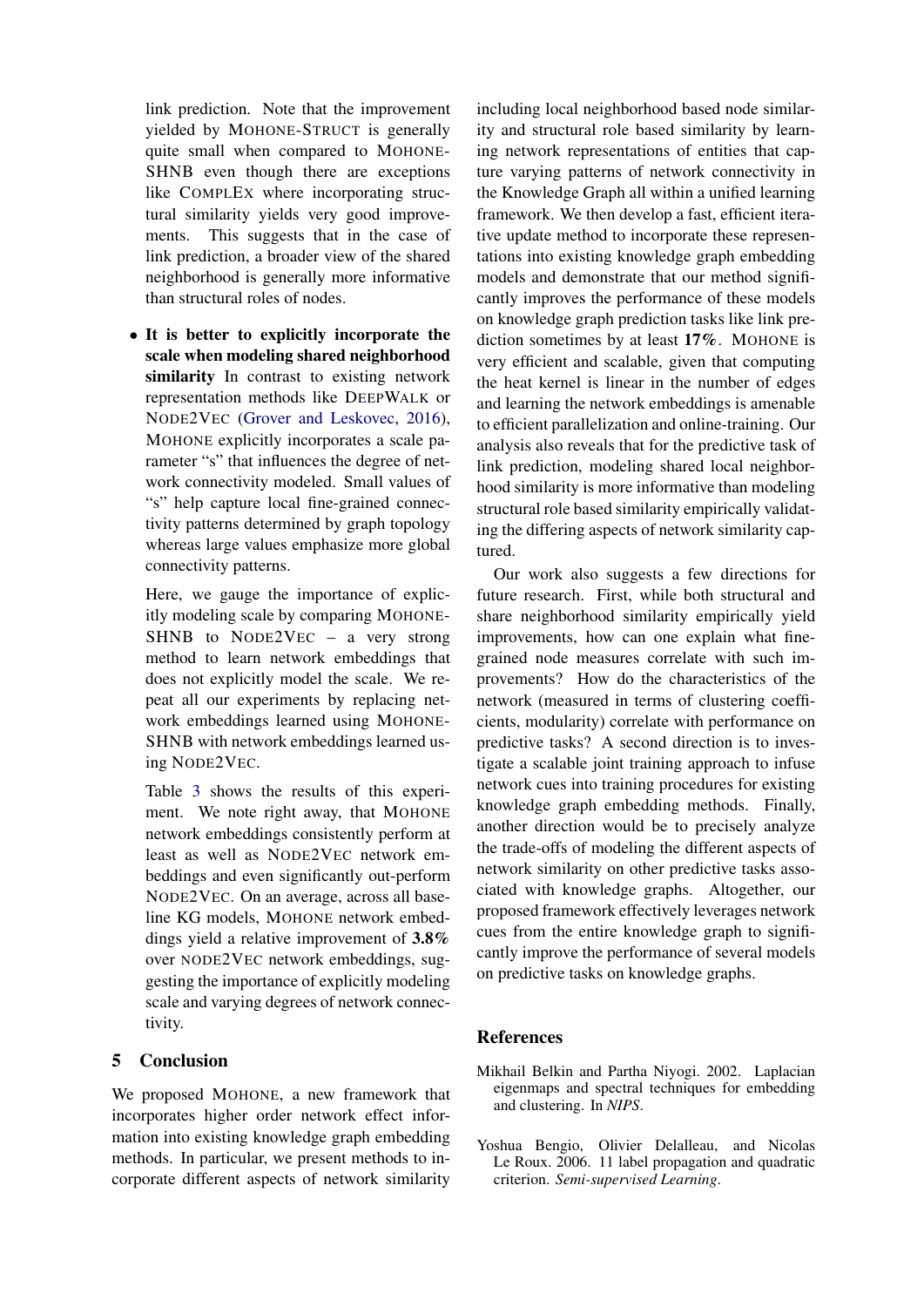- <span id="page-9-2"></span>Antoine Bordes, Nicolas Usunier, Alberto Garcia-Duran, Jason Weston, and Oksana Yakhnenko. 2013. Translating embeddings for modeling multirelational data. In *NIPS*.
- <span id="page-9-22"></span>Dipanjan Das and Slav Petrov. 2011. Unsupervised part-of-speech tagging with bilingual graph-based projections. In *Proceedings of the 49th Annual Meeting of the Association for Computational Linguistics: Human Language Technologies-Volume 1*. Association for Computational Linguistics.
- <span id="page-9-23"></span>Dipanjan Das and Noah A Smith. 2011. Semisupervised frame-semantic parsing for unknown predicates. In *Proceedings of the 49th Annual Meeting of the Association for Computational Linguistics: Human Language Technologies-Volume 1*. Association for Computational Linguistics.
- <span id="page-9-6"></span>Tim Dettmers, Pasquale Minervini, Pontus Stenetorp, and Sebastian Riedel. 2018. Convolutional 2d knowledge graph embeddings. *AAAI*.
- <span id="page-9-0"></span>Xin Dong, Evgeniy Gabrilovich, Geremy Heitz, Wilko Horn, Ni Lao, Kevin Murphy, Thomas Strohmann, Shaohua Sun, and Wei Zhang. 2014. Knowledge vault: A web-scale approach to probabilistic knowledge fusion. In *Proceedings of the 20th ACM SIGKDD international conference on Knowledge discovery and data mining*. ACM.
- <span id="page-9-15"></span>Claire Donnat, Marinka Zitnik, David Hallac, and Jure Leskovec. 2018. Learning structural node embeddings via diffusion wavelets. In *KDD*.
- <span id="page-9-20"></span>Manaal Faruqui, Jesse Dodge, Sujay Kumar Jauhar, Chris Dyer, Eduard Hovy, and Noah A. Smith. 2015. Retrofitting word vectors to semantic lexicons. In *NAACL*.
- <span id="page-9-17"></span>Hongyang Gao, Zhengyang Wang, and Shuiwang Ji. 2018. Large-scale learnable graph convolutional networks. In *Proceedings of the 24th ACM SIGKDD International Conference on Knowledge Discovery & Data Mining*, KDD '18.
- <span id="page-9-14"></span>Aditya Grover and Jure Leskovec. 2016. node2vec: Scalable feature learning for networks. In *Proceedings of the 22nd ACM SIGKDD international conference on Knowledge discovery and data mining*. ACM.
- <span id="page-9-11"></span>Shu Guo, Quan Wang, Bin Wang, Lihong Wang, and Li Guo. 2015. Semantically smooth knowledge graph embedding. In *IJCNLP*.
- <span id="page-9-18"></span>William L Hamilton, Rex Ying, and Jure Leskovec. 2017. Representation learning on graphs: Methods and applications. *arXiv preprint arXiv:1709.05584*.
- <span id="page-9-4"></span>Guoliang Ji, Shizhu He, Liheng Xu, Kang Liu, and Jun Zhao. 2015. Knowledge graph embedding via dynamic mapping matrix. In *IJCNLP*.
- <span id="page-9-19"></span>Ross P. Kindermann and J. Laurie Snell. 1980. [On the](https://doi.org/10.1080/0022250X.1980.9989895) [relation between markov random fields and social](https://doi.org/10.1080/0022250X.1980.9989895) [networks.](https://doi.org/10.1080/0022250X.1980.9989895) *The Journal of Mathematical Sociology*.
- <span id="page-9-9"></span>Yankai Lin, Zhiyuan Liu, Maosong Sun, Yang Liu, and Xuan Zhu. 2015. Learning entity and relation embeddings for knowledge graph completion. In *AAAI*.
- <span id="page-9-25"></span>Hanxiao Liu, Yuexin Wu, and Yiming Yang. 2017. Analogical inference for multi-relational embeddings. In *ICML*.
- <span id="page-9-1"></span>Maximilian Nickel, Volker Tresp, and Hans-Peter Kriegel. 2011. A three-way model for collective learning on multi-relational data. In *ICML*.
- <span id="page-9-12"></span>Enrico Palumbo, Giuseppe Rizzo, Raphaël Troncy, Elena Baralis, Michele Osella, and Enrico Ferro. 2018. Knowledge graph embeddings with node2vec for item recommendation. In *European Semantic Web Conference*. Springer.
- <span id="page-9-13"></span>Bryan Perozzi, Rami Al-Rfou, and Steven Skiena. 2014. Deepwalk: Online learning of social representations. In *Proceedings of the 20th ACM SIGKDD international conference on Knowledge discovery and data mining*. ACM.
- <span id="page-9-21"></span>Amarnag Subramanya, Slav Petrov, and Fernando Pereira. 2010. Efficient graph-based semisupervised learning of structured tagging models. In *Proceedings of the 2010 Conference on Empirical Methods in Natural Language Processing*. Association for Computational Linguistics.
- <span id="page-9-24"></span>Kristina Toutanova and Danqi Chen. 2015. Observed versus latent features for knowledge base and text inference. In *Proceedings of the 3rd Workshop on Continuous Vector Space Models and their Compositionality*.
- <span id="page-9-5"></span>Théo Trouillon, Johannes Welbl, Sebastian Riedel, Éric Gaussier, and Guillaume Bouchard. 2016. Complex embeddings for simple link prediction. In *ICML*.
- <span id="page-9-16"></span>Ke Tu, Peng Cui, Xiao Wang, Philip S. Yu, and Wenwu Zhu. 2018. Deep recursive network embedding with regular equivalence. In *Proceedings of the 24th ACM SIGKDD International Conference on Knowledge Discovery & Data Mining, KDD '18.*
- <span id="page-9-7"></span>Quan Wang, Zhendong Mao, Bin Wang, and Li Guo. 2017. Knowledge graph embedding: A survey of approaches and applications. *IEEE Transactions on Knowledge and Data Engineering*.
- <span id="page-9-8"></span>Zhen Wang, Jianwen Zhang, Jianlin Feng, and Zheng Chen. 2014. Knowledge graph embedding by translating on hyperplanes. In *AAAI*.
- <span id="page-9-10"></span>Han Xiao, Minlie Huang, and Xiaoyan Zhu. 2016. From one point to a manifold: Knowledge graph embedding for precise link prediction. In *IJCAI*.
- <span id="page-9-3"></span>Bishan Yang, Wen-tau Yih, Xiaodong He, Jianfeng Gao, and Li Deng. 2015. Embedding entities and relations for learning and inference in knowledge bases. In *ICLR*.